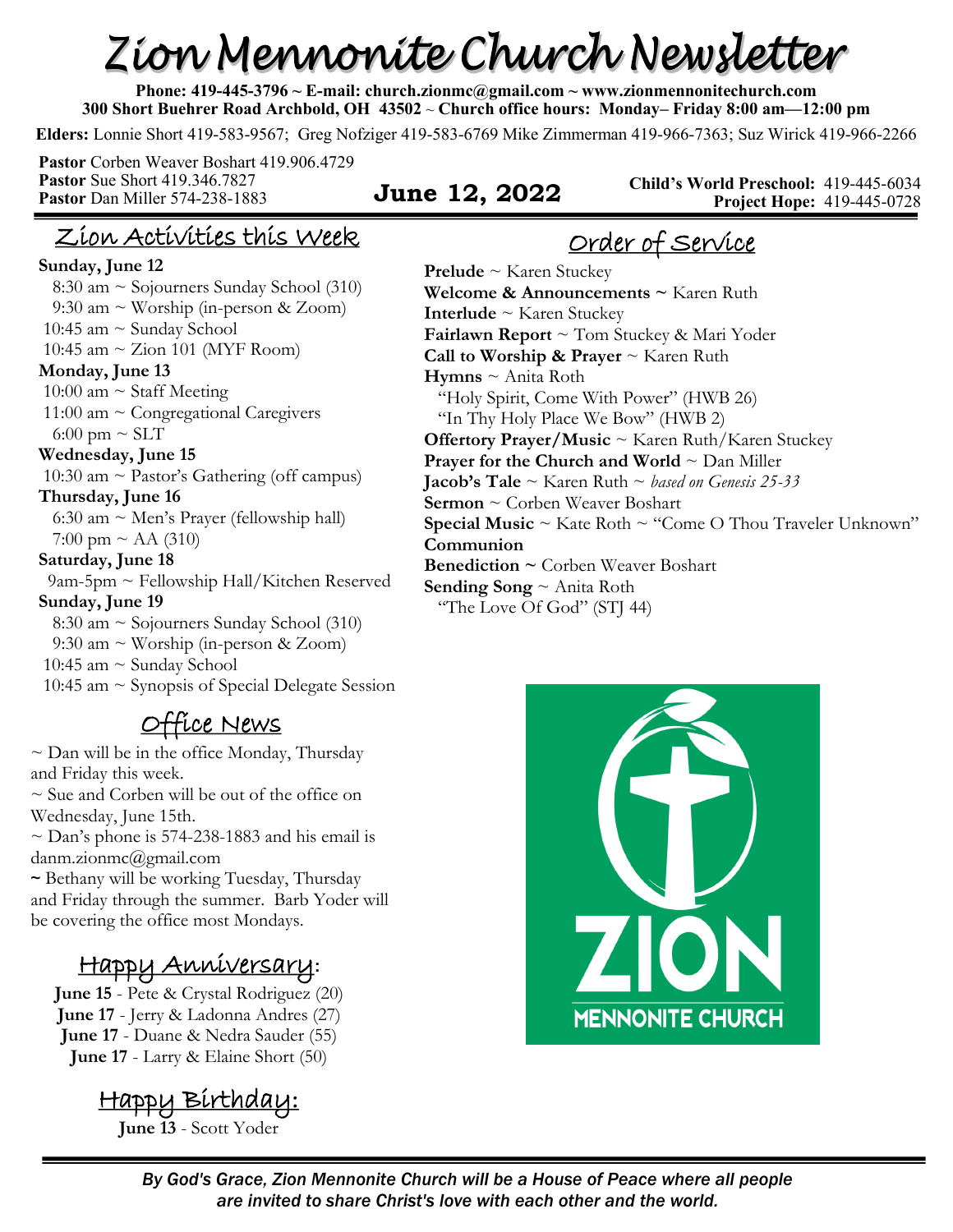#### **Upcoming Events**

**Sunday, June 12th** - Zion 101 **Sunday, June 19th** - Synopsis of Special Delegate Session **Sunday, June 26th** - Honoring Corben & Mara on their last Sunday.

### **Thank You**

Thank you your prayers for my grandson Johnathan. He is now at home recovering from his accident. I am so grateful that he was wearing a helmet and also for the many prayers that were said for Johnathan and his family.

~ Glora Belle Yoder

#### **New Announcements**

**East Garden cookouts:** There is an opportunity to help with the East Garden cookout on Thursday, June 23. Sign up on the table across from the mailboxes.

**Congregational Caregivers** will meet Monday, June 13th at 11:00 am in room 310.

**The Soujourners Sunday school class** is meeting on Sunday at 8:30 am in room 310. Currently the class is discussing various articles in *Anabaptist World*. The article for today (June 12) is "This class is special" on page 13 of the May 27 issue. Anyone who would enjoy attending this class is welcome.

**MCC is seeking SWAP Location Coordinators in Harlan, Kentucky.** MCC Appalachia's SWAP (Sharing With Appalachian People) program coordinates week-long service opportunities for young people and adults, to provide housing repair for low-income individuals and families. The Location Coordinators will plan and direct all aspects of the SWAP ministry in Harlan, Kentucky, and report directly to the Appalachia Program Coordinator. The MCC Location Coordinator role will be filled by a married couple sharing the role, employed full time sharing the tasks and responsibilities. In the SWAP "off-season", this position may be developed in various ways depending on the gifts and interests of the applicants. Apply online for this opening at [mcc.org/get-involved/serve/openings/swap-harlan-location-coordinators.](https://mcc.org/get-involved/serve/openings/swap-harlan-location-coordinators) For more information contact Amber Falcón at 574-534-4133 or AmberFalcon@mcc.org.

## **Don't Forget**

**MCC Great Lakes launches new initiative: Churches Engaging on Climate Change (CECC):** In light of MCC's commitment to care for God's creation and accompany marginalized communities harmed by climate change, MCC is looking for congregations interested in engaging in climate change in their own communities. CECC offers education and advocacy opportunities, connections with local partners and seed grants. Learn more and sign up for additional information at [mcc.org/churches-climate-change.](https://mcc.org/stories/churches-engaging-climate-change-congregaciones-envueltas)

**Sons & Daughters of Thunder** is an Emmy® nominated and award-winning docudrama showcased at the Fayette Opera House on Saturday, June 25. Doors open at 1:00PM. The event is sponsored by Bean Creek Valley History Center. Tickets can be purchased by calling 419-237-2721 and are 10 dollars or group tickets (over 10) for 8 dollars. Sons & Daughters of Thunder is based on the play by Earlene Hawley and Curtis Heeter, and tells the unforgettable true story of the beginning of the end of slavery in America.

**Update on Special Delegate Session:** over Memorial weekend, delegates Mike Zimmerman, Ilse Goertz, and Sue Short, along with Corben Weaver Boshart (present, but not a delegate), attended the Special Delegate Session in Kansas City. Delegates were each assigned to table groups with others from around the country. There was a wide range of perspectives represented at each table, as well as an attitude of respectful and healthy dialogue throughout the weekend. The Resolution for Justice in the Criminal Legal System was presented at this gathering for study and processing around tables. The Accessibility Resolution passed unanimously. The Membership Guidelines Resolution passed by 82.8% (to retire). The Resolution for Repentance and Transformation passed by 55.7%. **We plan to offer a synopsis of the delegate session during the Sunday School hour on Sunday, June 19th.** We will likely not need the entire hour, so classes can choose to meet during the second half, if they wish.

**Zion 101**: Recognizing that we have a number of new persons who have been participating in the life of our congregation, the pastors have been talking about offering a one session class that would serve as an orientation or introduction to Zion. Since Corben's last Sunday with us has moved up a few weeks, we'd like to do this sooner rather than later. While the class is geared toward those who are new to Zion, anyone else from the congregation who is interested is also welcome. Zion 101 will be offered on Sunday, June 12th in the MYF room during the Sunday School hour. Contact Corben or Sue if you have any questions.